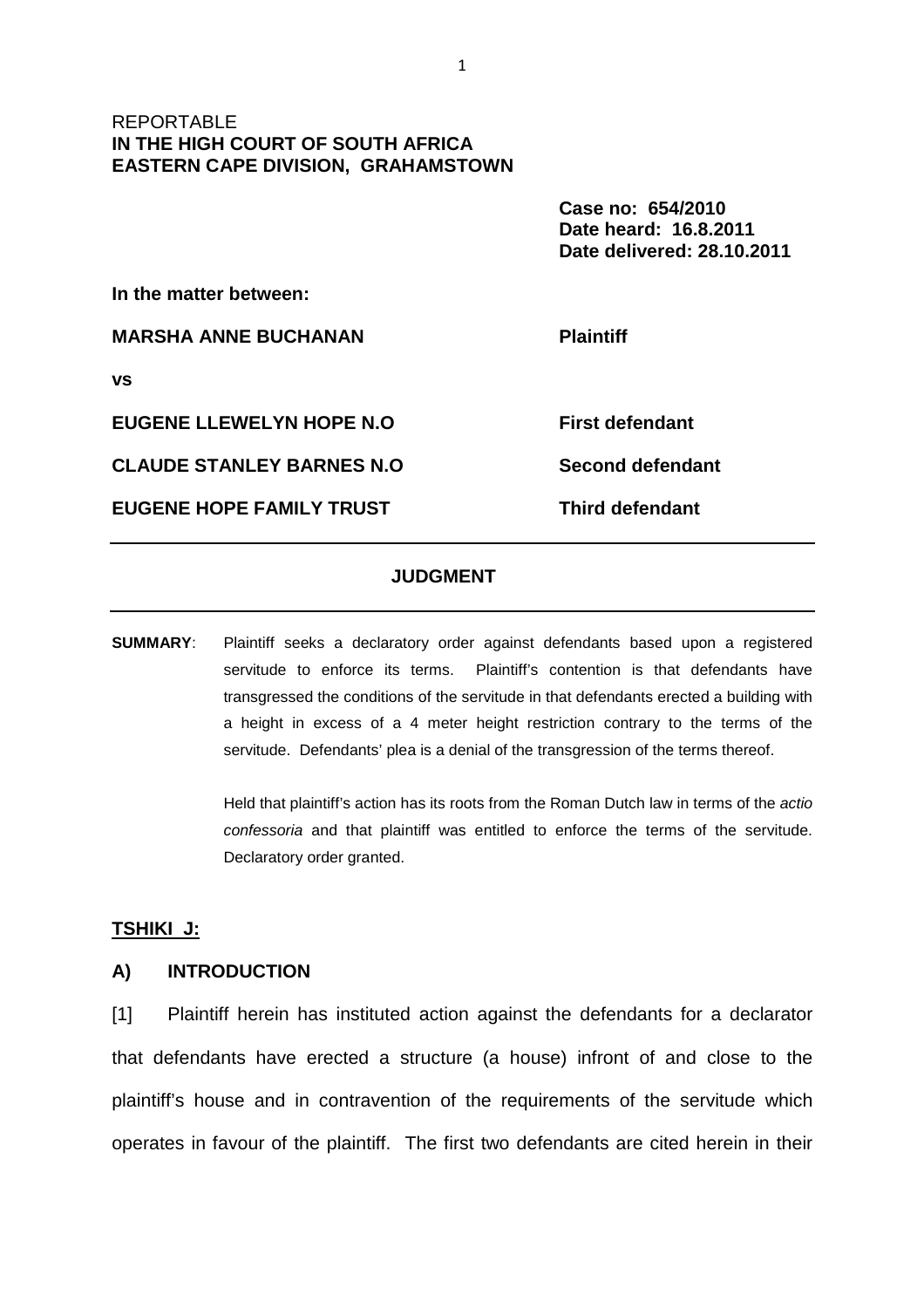capacities as Trustees for the time being of the Eugene Hope family Trust, the third defendant, whose registration no is IT2667/97. In these proceedings, I shall refer to the defendants as the Trust, unless reference is made to a particular defendant.

[2] The servitude was established over erf 7154 which was consolidated with erf 7155 to become the present erf 7156. The servitude remains registered in respect of the previous erf no 7154. Consequently, the dominant tenement now owned by the plaintiff has a right over only part of the servient tenement, erf 4316, which is owned by the Trust.

[3] Mr T.J.M. Paterson SC appeared for the plaintiff and Mr B Pretorius represented the defendants.

[4] The wording of the crucial portion of the restriction which is hereunder quoted verbatim from the relevant Notarial Deed of Servitude on page 11 of annexure "A" reads:

"1. The servient property namely:

### **ERF 7154 (PORTION OF ERF 4316) PORT ALFRED IN THE AREA OF NDLAMBE MUNICIPALITY DIVISION OF BATHURST EASTERN CAPE PROVINCE**

### **IN EXTENT: 518 (FIVE HUNDRED AND EIGHTEEN) SQUARE METERS**

**HELD** by the GRANTOR by Certificate Registered Title No T013313/09

shall be subject to a building height restriction of 4 (four) meters measured along the building restriction line which applies to Port Alfred erven in terms of the Ndlambe Municipality Building Regulations and which runs parallel to the common boundary with the Dominant property depicted by line A B on Diagram SG no 8395/2006 annexed to Certificate of Registered Title No. T013313/09 in favour of:

# **ERF 4314 PORT ALFRED**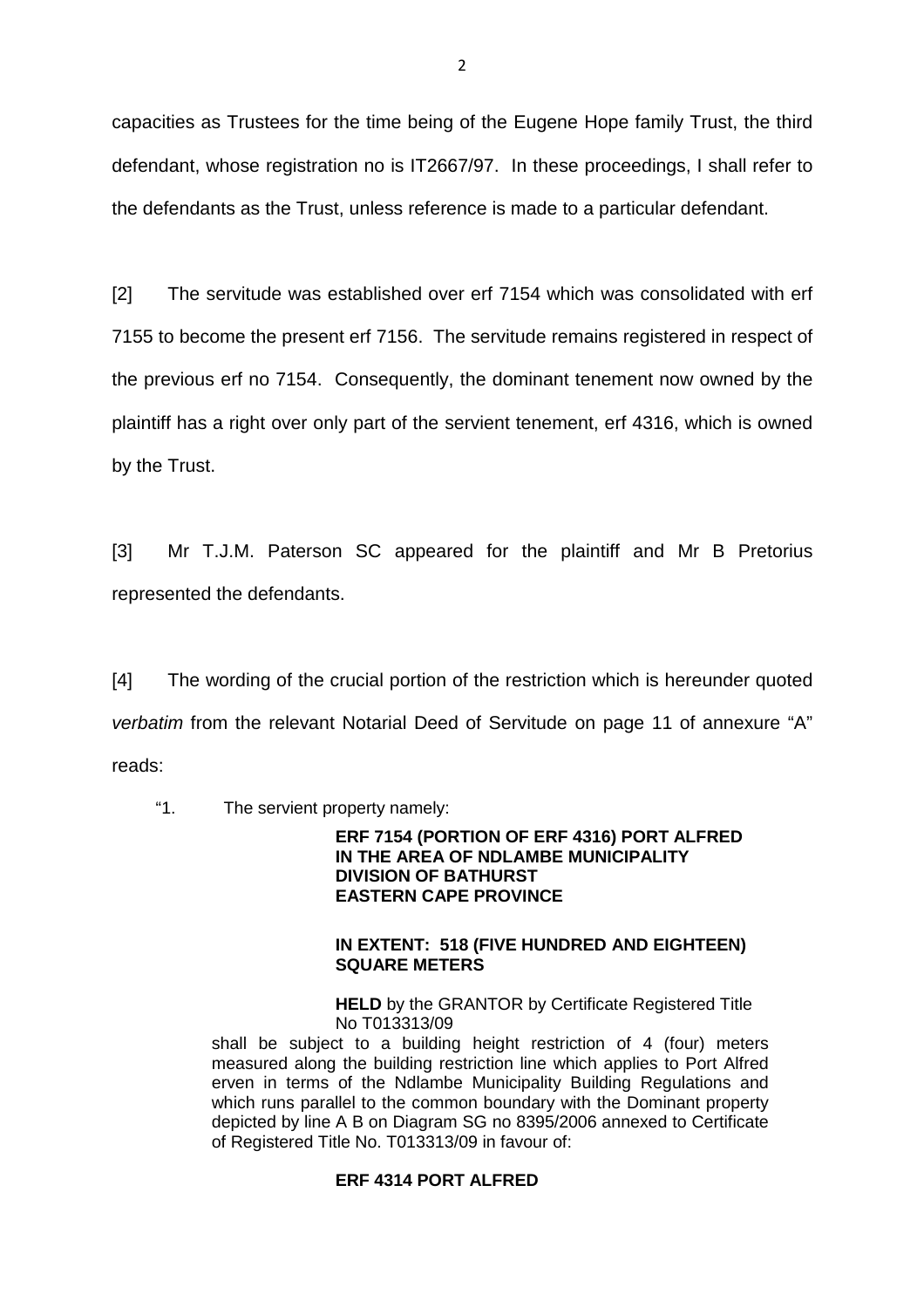### **IN THE AREA OF NDLAMBE MUNICIPALITY DIVISION OF BATHURST EASTERN CAPE PROVINCE**

### **IN EXTENT: 979 (NINE HUNDRED AND SEVENTY NINE) SQUARE METRES**

**HELD** by the **GRANTEE** under Deed of Transfer No. **T64031/2005**."

# **B) DEFENDANTS' DEFENCE**

[5] In its plea the Trust pleaded that 'during or about May 2005 the parties reached an agreement in terms of which the plaintiff would withdraw her objections against the proposed subdivision of the third defendant's property if the latter agreed to a height restriction for the proposed dwelling to be erected, of 4 meters' (4m).

[6] In a nutshell, the Trust denies that it has violated any of the terms and or conditions of the servitude.

### **C) PLAINTIFF'S EVIDENCE**

[7] Plaintiff testified and called Mr Peter Brocus S Iter, a registered land surveyor, as her expert witness. Thereafter the plaintiff's case was closed. No evidence was led or called by or on behalf of the Trust.

[8] According to plaintiff, in 2005, on hearing that the Trust through its trustees intended to subdivide their property so that her son would be able to utilise that piece of ground, she and her husband directed an objection to the Port Alfred municipality. The objection was then dealt with resulting in the imposition by the municipality of the restrictions on the first defendant and in terms of the servitude aforesaid. Plaintiff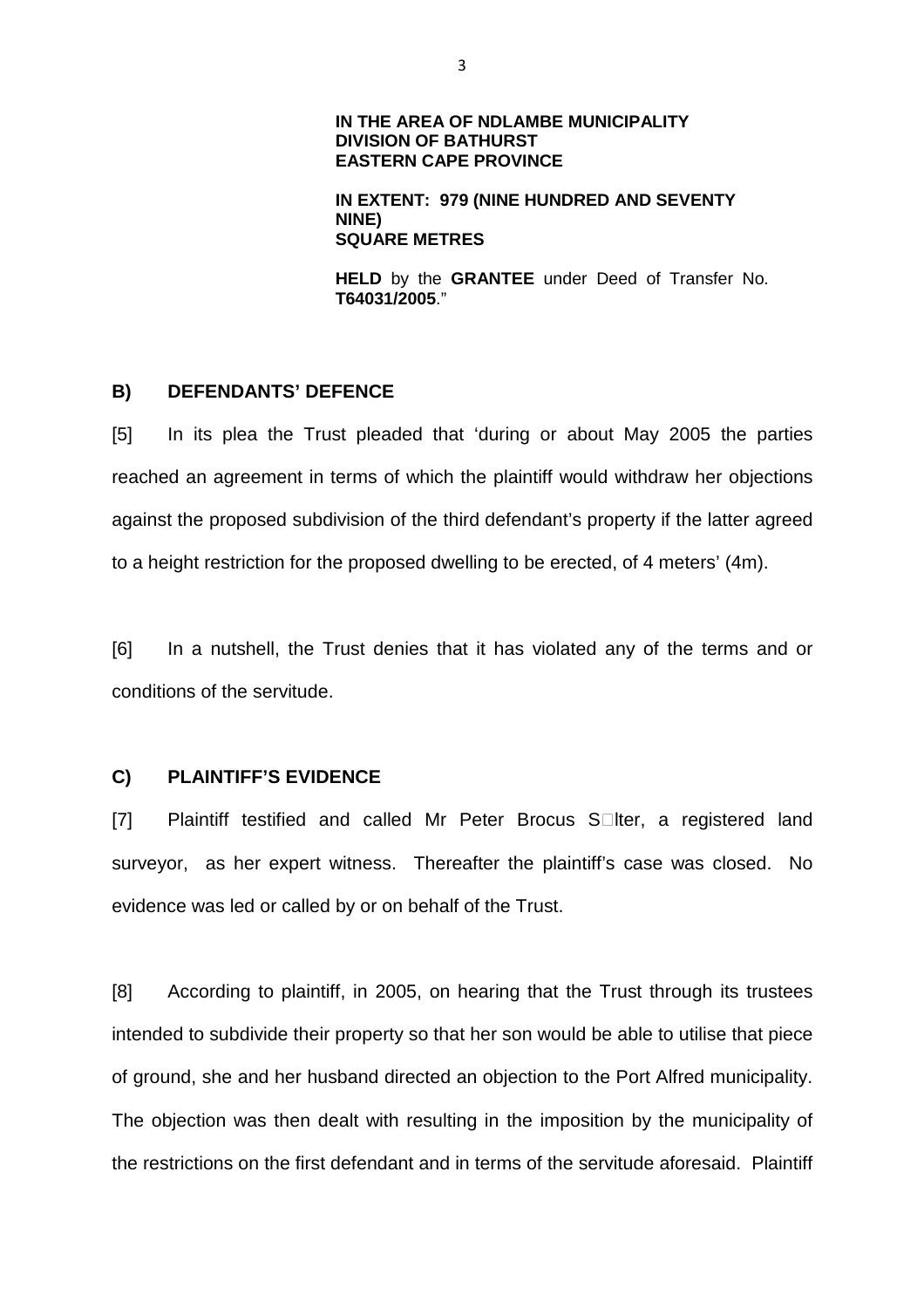is the owner of the dominant property erf 4314 and the Trust is the owner of the servient tenement erf 4316.

[9] Plaintiff testified that at almost the same time she purchased the property, she became aware of Mrs Hope's (first defendant) application to the municipality for the subdivision of erf 4316. The letter written to the first defendant by Ndlambe municipality in response to Mrs Hope's application for subdivision of erf 4316, Preston Lane, Port Alfred is dated the 26<sup>th</sup> September 2005 and appears on page 29 of exhibit " A" herein. It is clear from the plaintiff's evidence that the objection posed by her which culminated to the imposition of the restriction of the building height of 4m upon the first defendant was motivated by plaintiff's foreseeable obstruction of her view to all what was likely to be obscured by the building to be erected. The obstruction would then be caused by the unrestricted height of the proposed building by the defendants. For instance before the new building was erected in erf 4316 plaintiff was able to access the view to the river down Port Alfred town which view is now totally obscured by the new building. The building that this case is concerned with has been built upon the consolidated erf 7154 which is a portion of erf 4316 and the servitude is over that part of the new erf 7156 which previously was erf 7154. In the summary of the contents of his affidavit which he confirmed in his evidence, Mr Peter Brocus S Iter states that on 28<sup>th</sup> March 2011 he accompanied his assistant, Carl Ross Miles, in attending at erf 7156 Port Alfred, which property is registered in the name of the Trust. By the use of Global Positioning equipment they measured from the town survey marks 4DB8 and 5DB8 the various height levels of the building structure on erf 7146 Port Alfred as depicted on the diagram attached in annexure "A" as well as the boundary levels between erven 7156 Port Alfred and 4314 Port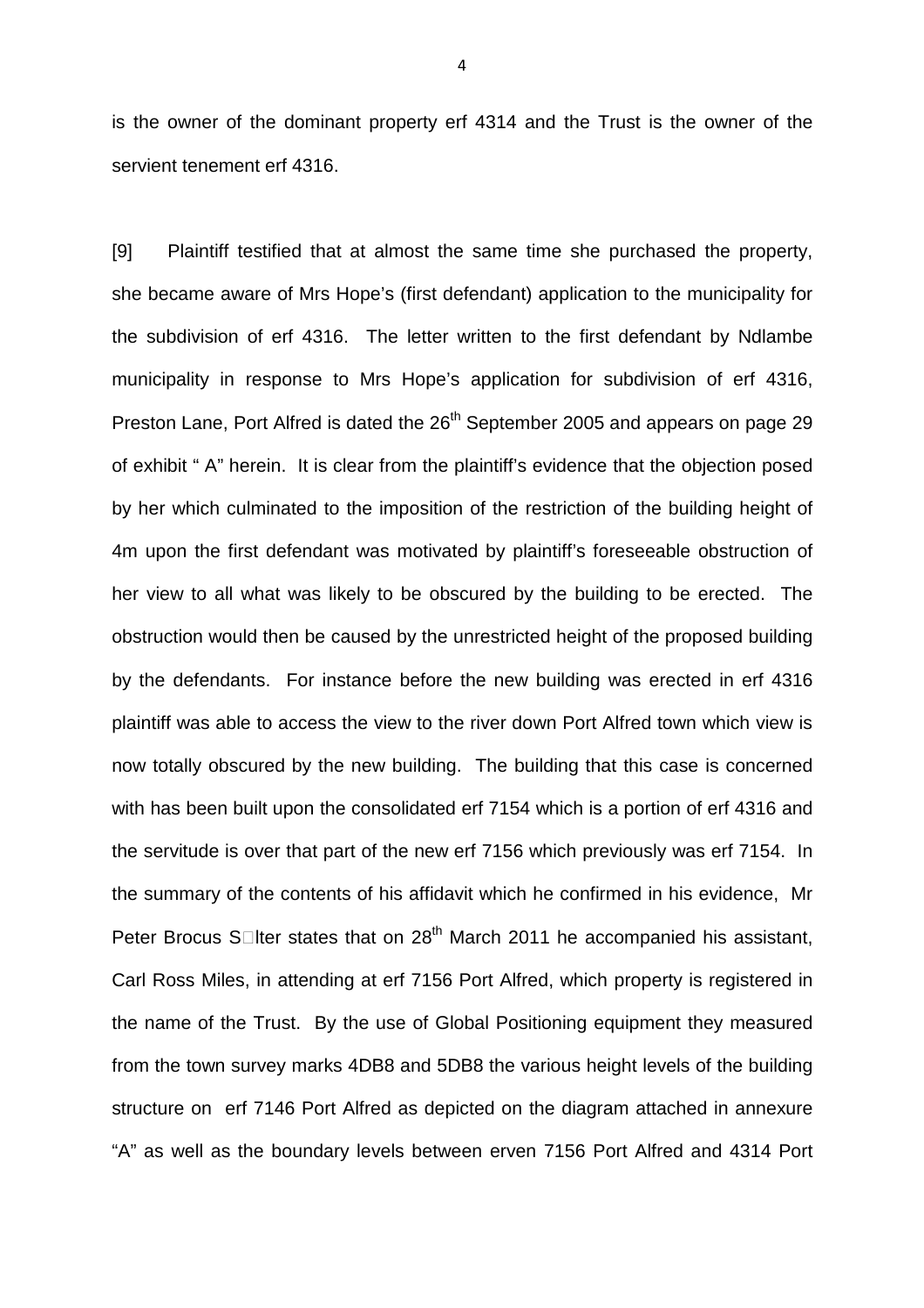Alfred also as depicted in the diagram attached to annexure A herein. In taking the aforesaid measures they utilised the datum base of the national trigonometrical system which is currently accepted in the profession of land surveyors and was able to accurately measure various heights above sea level. They were then able to determine the following height levels of the structure on erf 7156 Port Alfred and levels of boundary between erf 7156 and erf 4314 as follows:

- "7.1 the levels of the building line of the structure on erf 7156 is 42,53 meters above mean sea level;
- 7.2 the excavated level of the building line of the structure on erf 7156 is 42,53 meters above mean sea level;
- 7.3 the height of the structure's wall on its northern boundary is 4,53 meters above the excavated level of the building line;
- 7.4 the height of the roof at the split of the structure is 5.49 meters above the excavated level of the building line;
- 7.5 the height of the pitched roof of the structure is 6,01 meters above the excavated level of the building boundary line;
- 7.6 the height of the chimney of the structure is 5,91 meters above the excavated level of the building line;
- 7.7 the remaining height measurements of the structure at various points may be gleaned from the diagram;
- 7.8 that the above measures are correct."

[10] In his evidence Mr S Iter confirmed all what is contained in the summary and his evidence was not discredited.

[11] The Trust has not called any expert evidence to gainsay what plaintiff's expert witness had said in his evidence.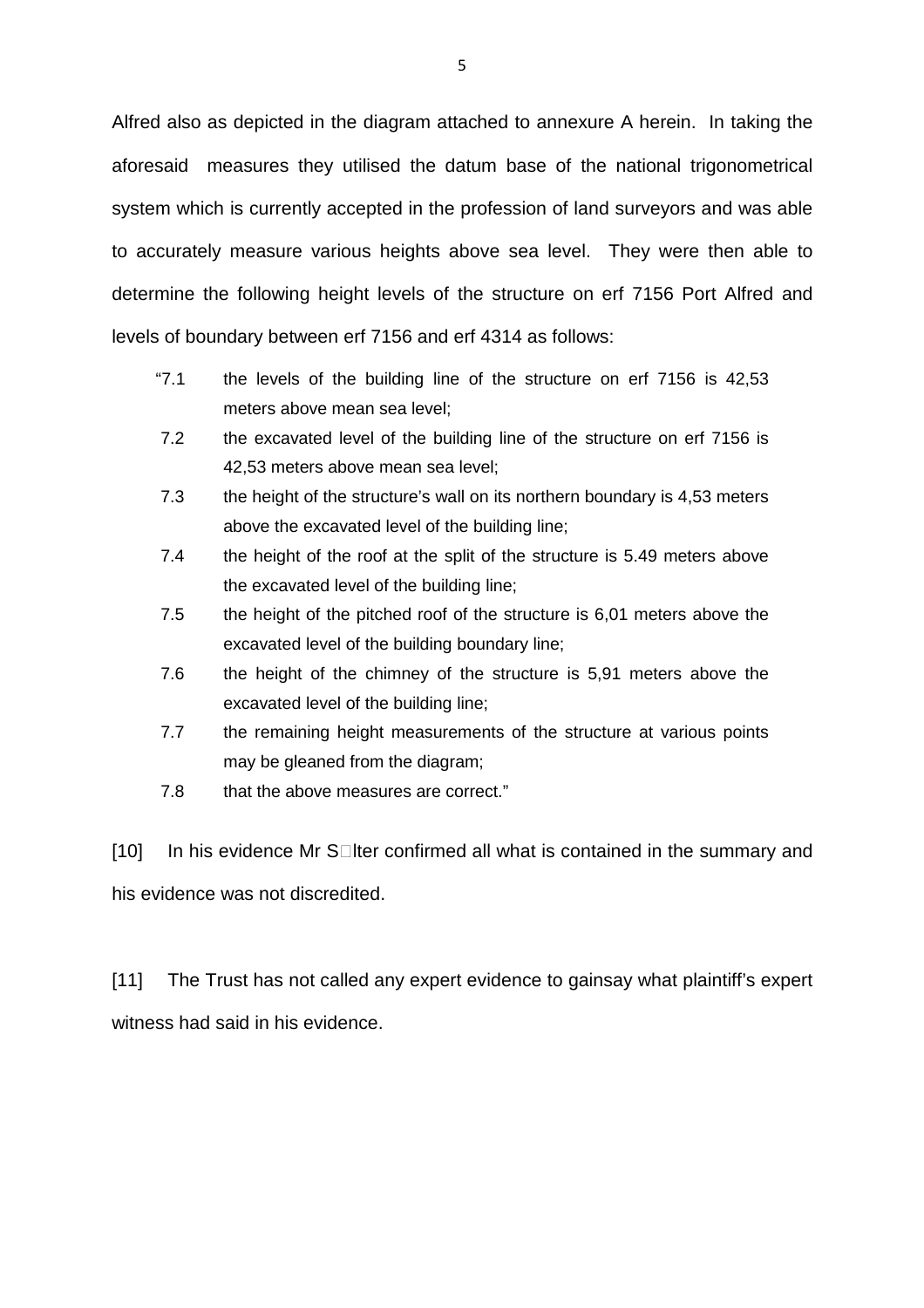#### **D) ISSUES**

[12] It follows, in my view, that the only issue herein is from which point the building height restriction of 4 (four) meters should be measured in order to establish the extent of the 4 meters.

[13] The plaintiff's cause of action herein has its roots from Roman law and was recognised by Roman-Dutch law as the *actio confessoria<sup>1</sup>*. It is an action by the owner of the dominant tenement (praedium dominans) to enforce the terms of the servitude in circumstances where the owner of the servient tenement (*praedium* serviens) has failed to comply with the terms and or provisions of the servitude. A servitude must be exercised *civiliter modo* meaning that the dominant owner may not make the position of the servient owner more burdensome than is necessary for the proper exercise of his or her right<sup>2</sup>. In their agreement the parties have to indicate what is to be deemed the proper manner in which their servitude is to be exercised<sup>3</sup>. A praedial servitude is constituted by registration when a deed, executed by the owners of the dominant and servient land and attested to by a notary public, is registered against the title deed of the servient tenement<sup>4</sup>.

[14] Most important with regard to praedial servitudes is that, as a servitude is an odious thing, it must receive restrictive interpretation because it is opposed to natural freedom of the use of property by the servient tenement and that in case of doubt as

 $\overline{a}$ 

<sup>&</sup>lt;sup>1</sup> Voet 8.5.1. See also Hall & Kellaway; Servitudes by C.G. hall 3<sup>rd</sup> ed pp 15-4

<sup>2</sup> See Hall and Kellaway on Servitudes *supra* p 3. See also *Cumming v Cumming* 1909 EDL 54; *Smit v Rossouw*  1913 (CPD) 847, *Gardens Estate v Lewis*, 1920 AD 144; Texas Co (SA) Ltd Cape Town Municipality 1926 AD 467

<sup>3</sup> C.G. Hall on Servitudes p 3 *supra*

<sup>&</sup>lt;sup>4</sup> Wille's Principles of South Africa Law 9<sup>th</sup> ed p 611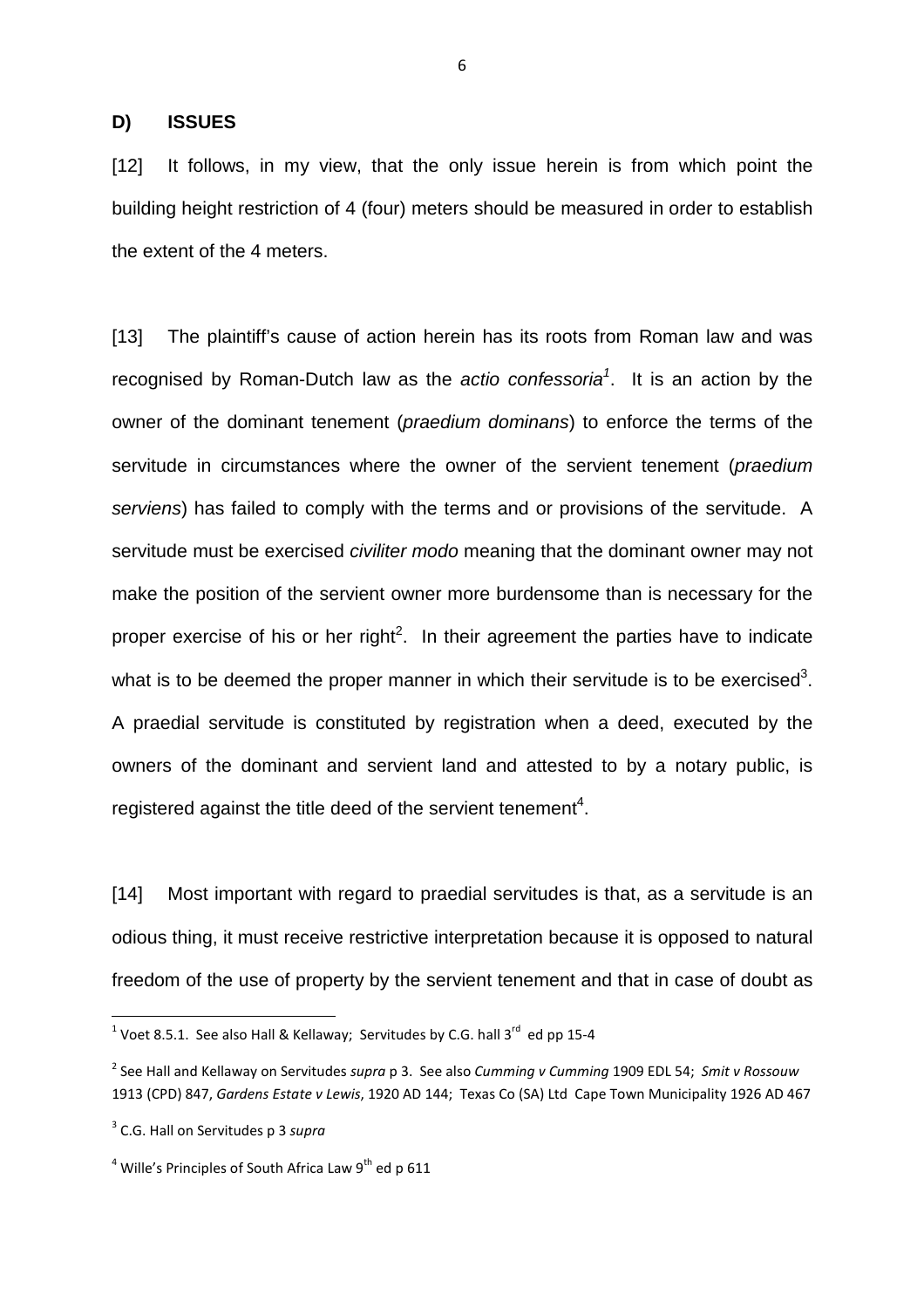to its meaning there must be a declaration in favour of the exercise of freedom by the owner of the property against whom the servitude is granted.

[15] Voet as quoted in **Kruger v Joles Eiendomme (Pty) Ltd and another<sup>5</sup> ,** puts it as follows:

"(S)ervitus ceu res odiosa restringi, ac in dubio pro libertate pronunciari debet. Et semper servitus indefinita ita est interpretanda, quo fundus serviens minori afficiatur detrimento."

Translated as follows:

"(A) servitude being something odious should be interpreted restrictively and so, in case of doubt, should be declared free of restraint. And an imprecise servitude must always be interpreted so that the servient tenement is the less adversely burdened."

[16] The restrictive approach to interpreting servitudes has been endorsed by the Appellate Division in **Pieterse v Du Plessis<sup>6</sup>** .

[17] Where a servitude was granted by agreement and where the agreement was ambiguous, and evidence as to surrounding circumstances which obtained at the date of the contract was concluded did not resolve the ambiguity, the evidence as to the conduct of the parties would be admissible to show their common understanding of its meaning<sup>7</sup>.

 $\overline{a}$ 

 $^5$  2009 (3) SA 5 (SCA) para 8 at p 11 A-C

<sup>&</sup>lt;sup>6</sup> 1972 (2) SA 597 (A) at 599g

<sup>7</sup> *Kruger v Joles Eiendomme (Pty) Ltd and another* 2009 (3) SA 5 (SCA). See also Hall & Kellaway on Servitudes *supra* p 6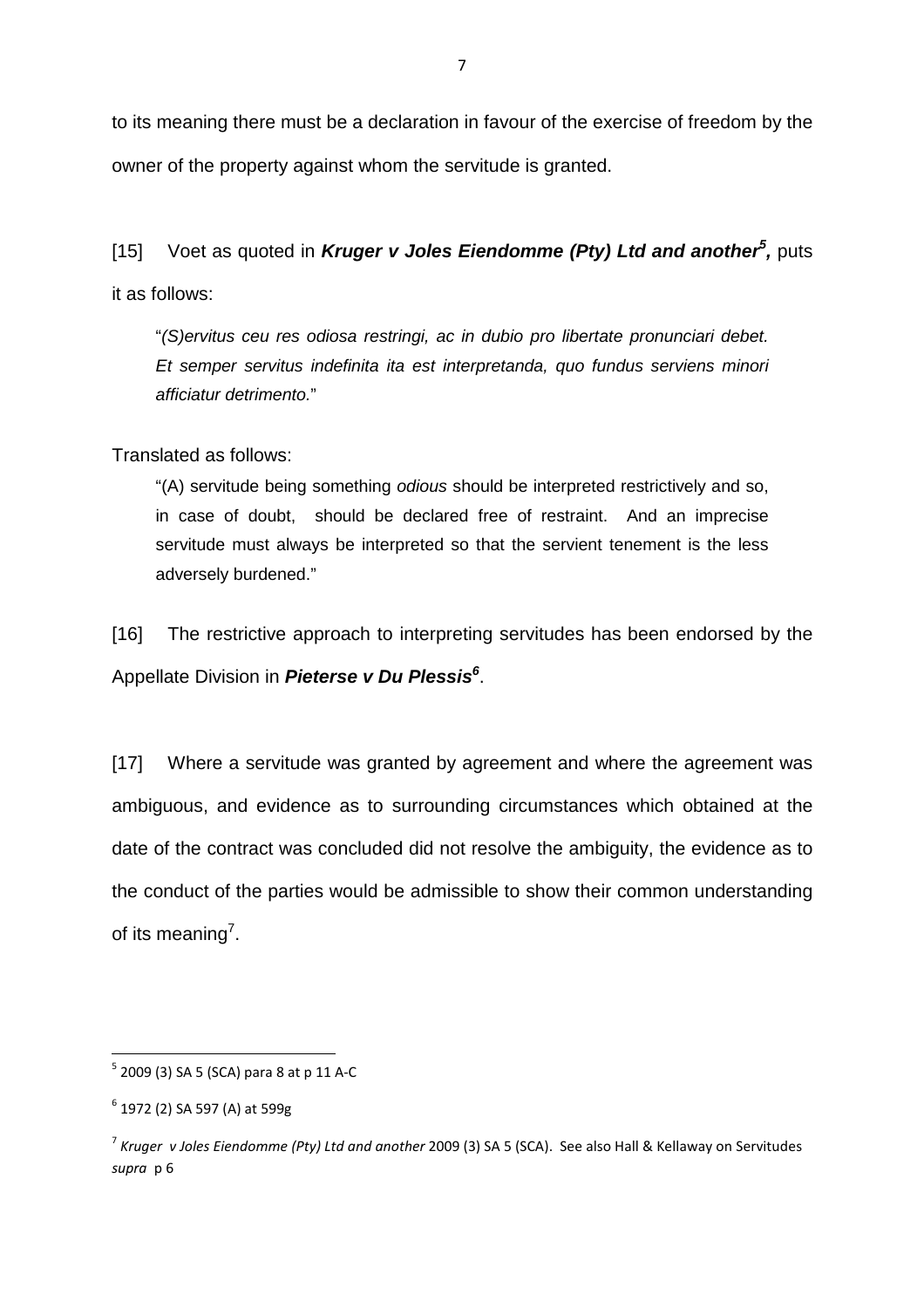[18] In **Glaffer Investments (Pty) Ltd and others v Minister of Water Affairs and Forestry and another <sup>8</sup>** , at 828 para E-F Van Dijkhorst J held:

"The servitude has to be interpreted according to its wording and in the light of the surrounding circumstances prevailing when its was granted. In addition, a servitude, being a restriction upon free enjoyment of the rights of ownership of the owner of a servient tenement has to be interpreted restrictively. Haviland Estates (Pty) Ltd and another v MacMaster 1969 (2) SA 312 (A) at 322; Willoughby's Consolidated CO Ltd v Copthall Stores Ltd 1918 AD 1 at 16".

[19] Plaintiff and defendant herein do not agree on what is meant by the building restriction line applicable in Port Alfred from which the 4 (four) meter restriction is measured to establish whether or not the defendant has exceeded the 4 meter restriction and therefore in breach of the requirements of the servitude.

[20] Mr Paterson for the plaintiff contends that in the circumstances of this case the building restriction line should be most properly understood as a plane, a vertical plane setback from the boundary line upon which the building has to be built on the other side of it. He contends further that by its very definition a building restriction line by itself does not assist one in measuring height, it is not a line along the ground, it is a plane setback from the boundary line. Therefore, this vertical plane could actually go up into the sky or down into the ground. Therefore, when one reads the test one sees that there is a building height restriction of 4 meters measured along the restriction line. He argues that if one interprets it in that fashion the reference to the building restriction line in no way determines the bottom point from which one is to measure the height. Therefore one has to look at the context.

<sup>8</sup> 2000 (4) SA 822 (T) at 828 para E-F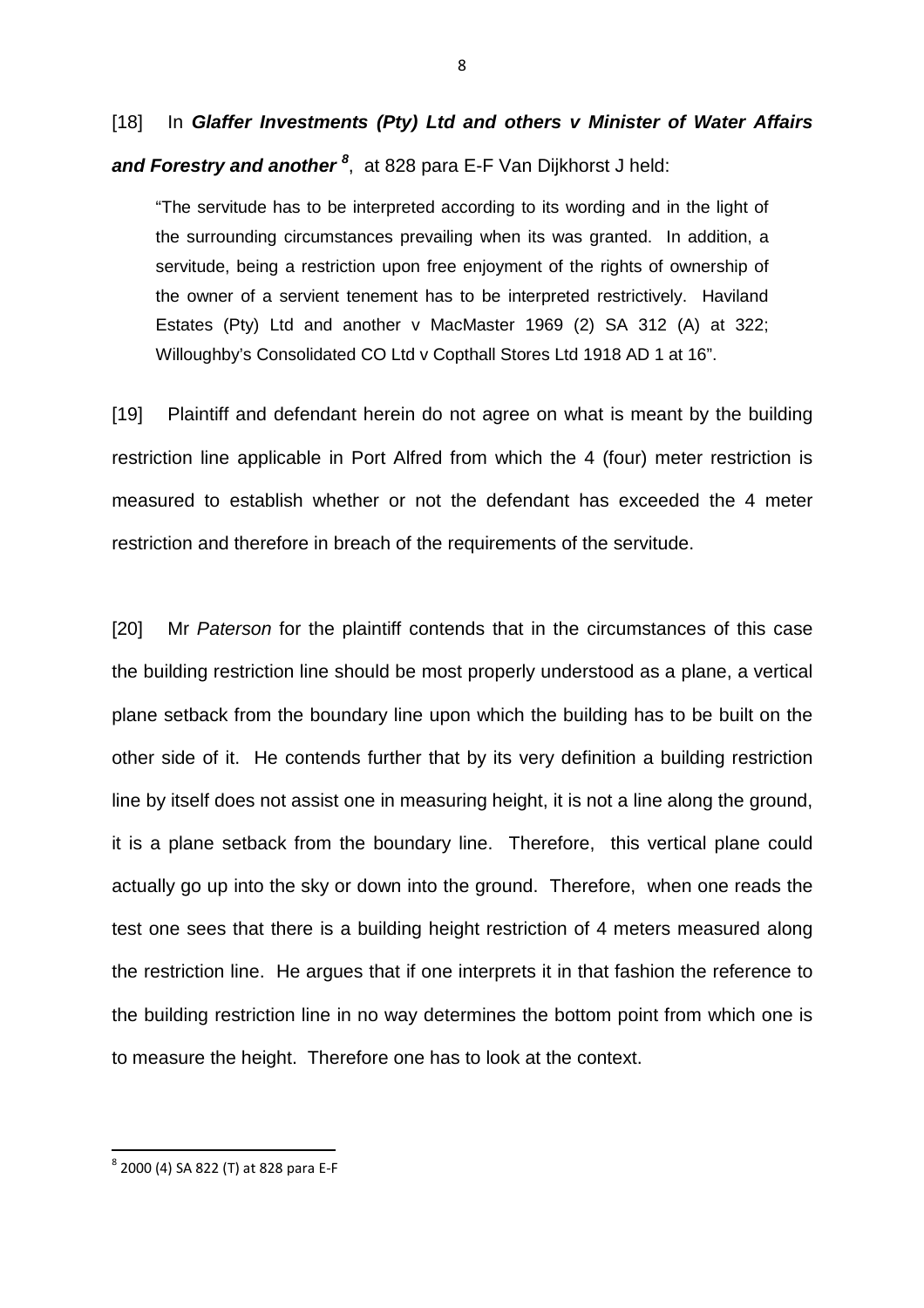[21] On the contrary, Mr Pretorius for the defendants contends that when the Court is interpreting the text it must interpret it in accordance with the golden rule of interpretation. He argues that the Court should consider the height as measured from the natural ground level at the time the condition was imposed which was on the  $26<sup>th</sup>$  September 2005. And not when the servitude was registered as Mr Paterson suggests. It should be noted that at the time of registration of the servitude the building in issue was already in existence and was not at the time when the Ndlambe municipality imposed the condition which resulted into the registration of the servitude<sup>9</sup>. . In my view, it would therefore not make sense in this case to consider the height as measured from the natural ground level at the time when the condition was imposed because there was no building existing during that period.

### **E) RATIO DECIDENDI**

 $\overline{\phantom{0}}$ 

[22] In this case, I am required to give effect to the intention of clause 1 of the terms of the servitude referred to in para 5 supra. The servitude in the present case was imposed as a restriction against and upon the servient tenement after a complaint was lodged by plaintiff against the Trust to prohibit with a view to minimise the interruption of view from plaintiff's property. In my view, the agreement between the parties regarding the interruption of view from plaintiff's property was concluded in 2005 when plaintiff agreed to the suggested building height restriction of four (4) meters which was to be measured along the **building restriction line**.

 $9$  See para 8 of the letter appearing on page 29 of exhibit A. Its contents are similar to those of the servitude in issue.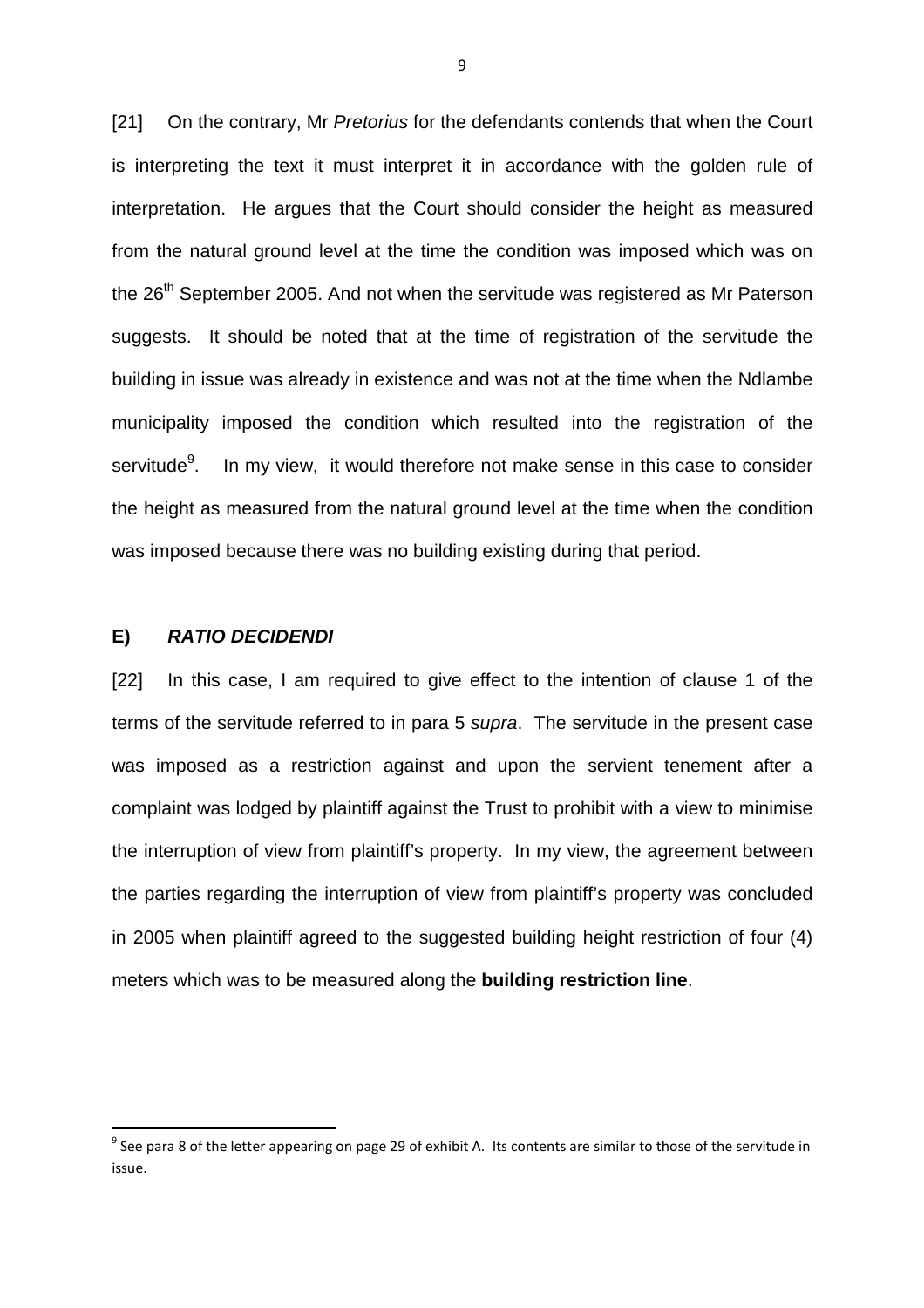[23] The restriction line is said to run parallel to the common boundary with the dominant property. It is common cause that this line is 2 meters inside the imaginary boundary line. The servitude was only registered on  $27<sup>th</sup>$  March 2009 which is also the date when it came into being. In my view, it is at that stage that the plaintiff could enforce her rights to approach the Court should the Trust breach the provisions of the servitude. She could never have enforced a servitude which never existed. Praedial servitudes are limited real rights which come into existence only when the agreement has been registered and endorsed against the title deed of the dominant and/or servient tenements respectively, as the case may be<sup>10</sup>. It follows that servitudes normally originate from an agreement between the owner of the dominant tenement and the owner of the servient tenement. Only after registration can rights created by the servitude be enforced $11$ .

[24] Mr Pretorius has attempted to persuade me to accept that the plaintiff's rights to challenge the terms of the restrictions, which culminated into a servitude, were created on the  $26<sup>th</sup>$  September 2005 and not on the date of registration of the servitude. He develops his arguments by suggesting that the reference no 8395/2006 which appears in the diagram together with the word **shall** in clause 1 of the servitude should persuade me to conclude that the rights of the plaintiff vis-a-vis the servitude were created in September 2005 and that the servitude was granted on the  $12<sup>th</sup>$  December 2006 a date which is different from the date of registration. According to him the conference of the rights to plaintiff is the date when the

 $10$  See Silberberg and Schoeman's law of Property 5<sup>th</sup> ed by Badenhorst, Pienaar Mosterd p 332 para 14.3.5 (b). See also *Felix en 'n ander v Nortier NO en andere* [1996] 3 ALL SA 143 (SE)

<sup>11</sup> *Malan v Ardcannel (Pty) Ltd* 1988 (2) SA 12 (A) at 37D; See also Jones Conveyancing in South Africa 248-249 3 rd ed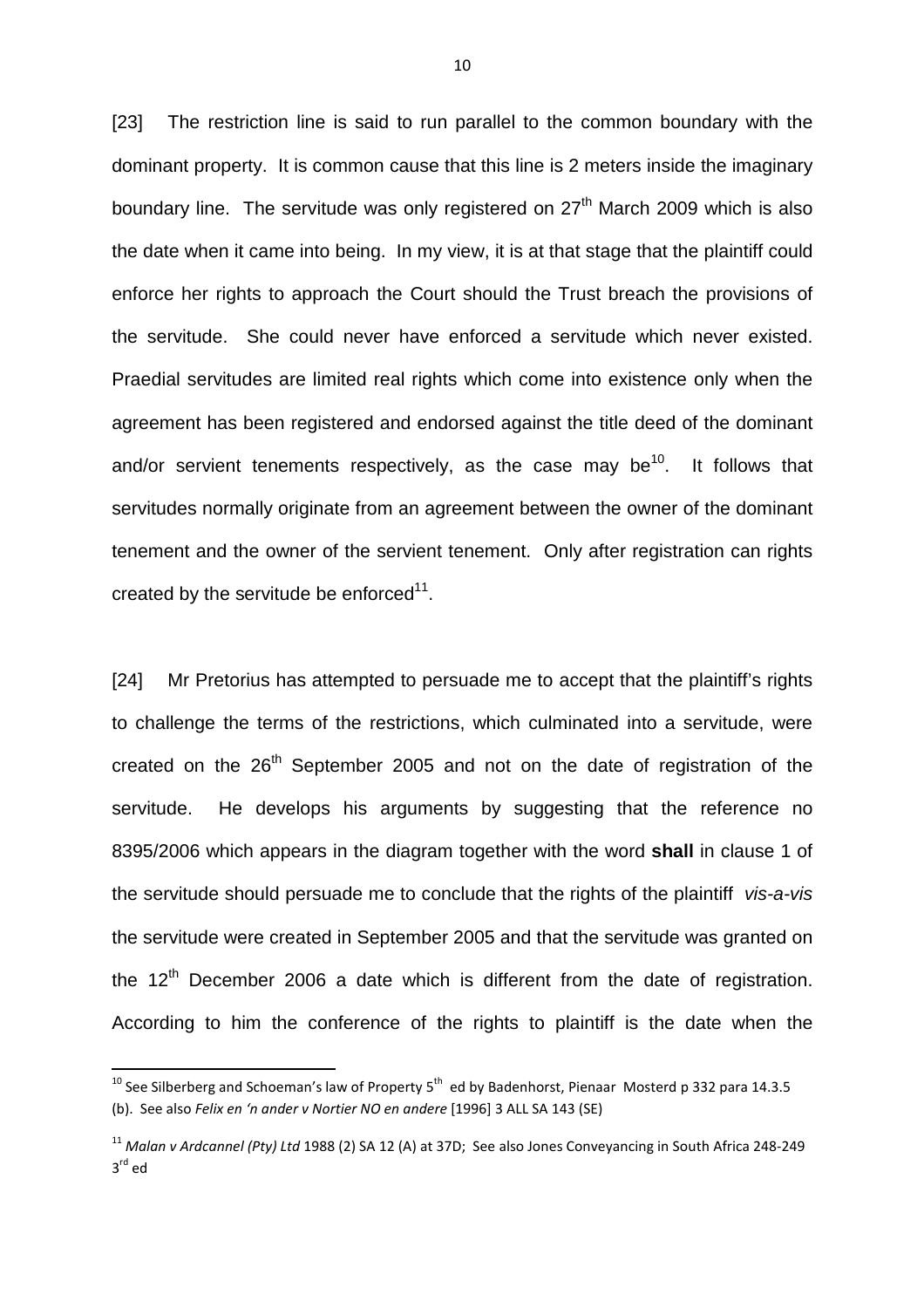servitude was granted as opposed to its registration date. For the reasons that follow I do not agree.

[25] On the  $26<sup>th</sup>$  September 2005 or even on  $12<sup>th</sup>$  December 2006 plaintiff would not have known that the Trust would build a house in contravention of the agreement. The agreement having been made enforceable by means of a servitude, it was only at the stage of registration thereof that her rights were enforceable. This is so even for the reason that the restriction against the servient property was imposed by the municipality against the Trust and did not arise as a consequence of a written agreement between the litigants herein.

[26] In my view, even if for argument's sake, the plaintiff had a right to institute interdict proceedings against the Trust as Mr Pretorius has contended, that does not mean that she had no rights or cannot enforce her rights in terms of the servitude. She is perfectly entitled to approach this Court to enforce her rights in terms of the servitude. In any event, in the present case, the condition in issue that was imposed relative to a future imposition of the servitude was a condition for the subdivision and it applied to the first defendant, Mrs Hope, as the owner of erf 4316 and can never be construed as having afforded any rights to the plaintiff herein. The judgment of **PS Booksellers (Pty) Ltd and another v Harrison and others<sup>12</sup>** does not assist the Trust. The cause of action in that case was an interdict to enforce the plaintiff's rights whereas in the present case the plaintiff is enforcing the terms of a servitude which operate in her favour.

 $12$  2008 (3) SA 633 (C)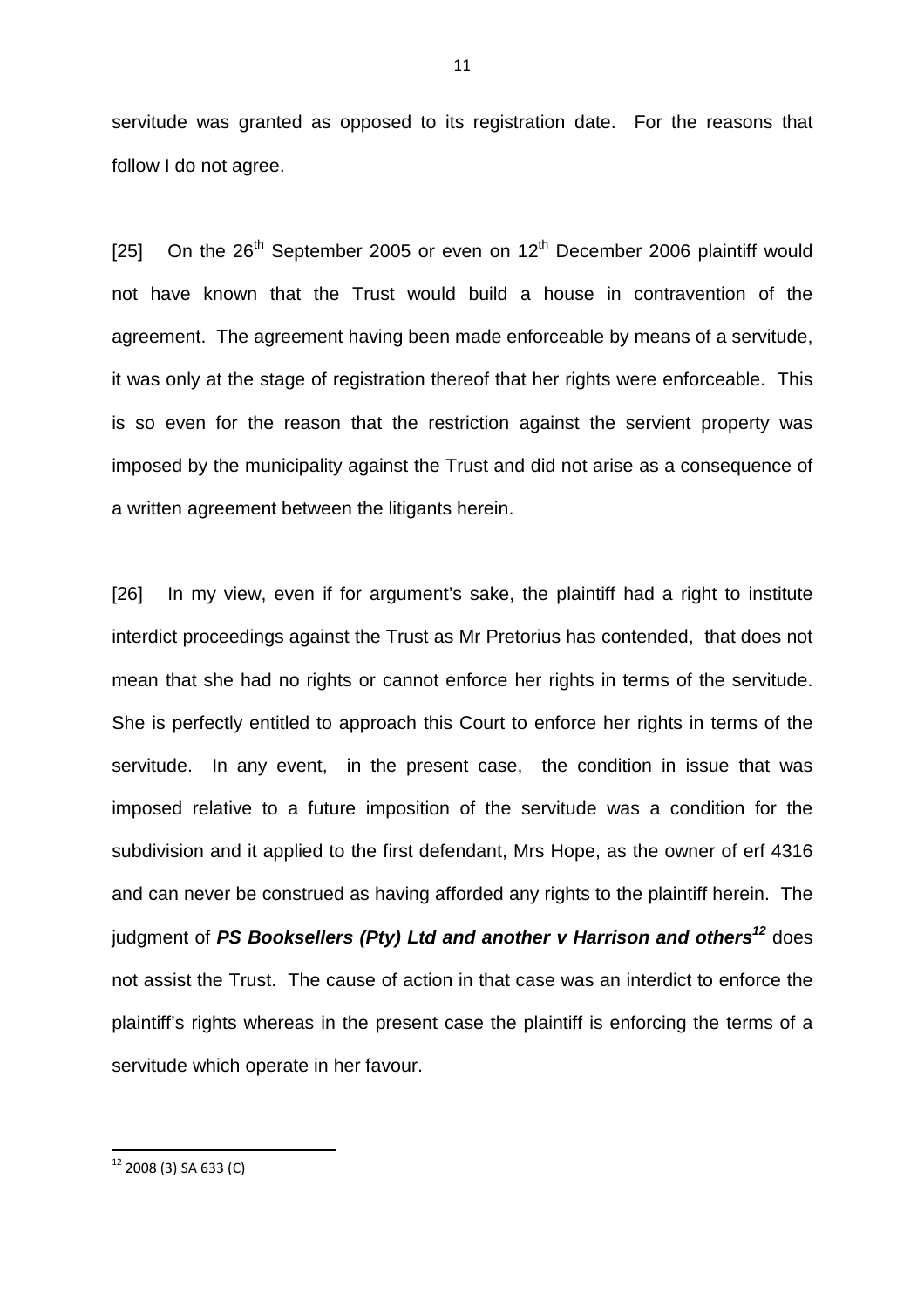[27] Silberg and Schoeman<sup>13</sup> say:

"Apart from an original grant by the state a servitude originates normally from an agreement between the owner of the dominant tenement and the owner of the servient tenement. The agreement will contain inter alia the extent of the servitudal rights, the amount payable by the *dominus* in consideration of the grant of the servitude and its duration, unless it is intended to remain in force ad infinitum. But the servitude as a real right comes into existence only when the agreement has been registered..."

[28] It also follows that 'a mere promise of a servitude does not affect the property until proper registration is effected but merely binds the promisor personally<sup>14</sup>.

# **E1) WHAT IS MEANT BY HEIGHT RESTRICTION ALONG A BUILDING LINE?**

[29] In the preceding paragraphs, I have indicated that, like any written instrument the rules of interpretation of written instruments such as contracts and servitudes are applicable. Where a servitude was granted by agreement and where the agreement was ambiguous, in interpreting the terms of a servitude the Court should have regard to the surrounding circumstances which obtained at the time of its execution<sup>15</sup>.

[30] It, therefore, follows that in the present case one cannot resolve the impasse by considering only the ordinary grammatical words contained in the servitude. If one has regard to the words of the instrument herein an absurdity is created and, therefore, the matter cannot end on that note. In other words, such an approach creates ambiguities. A building line being not a mark on the ground, therefore, no

 $13$  The Law of Property 4<sup>th</sup> ed at 302 para 14.4

<sup>&</sup>lt;sup>14</sup> Section 63 of the Deeds Registries Act 47 of 1937

<sup>15</sup> *Haviland Estates (Pty) Ltd and another v McMaster* 1969 (2) SA 313 (AD)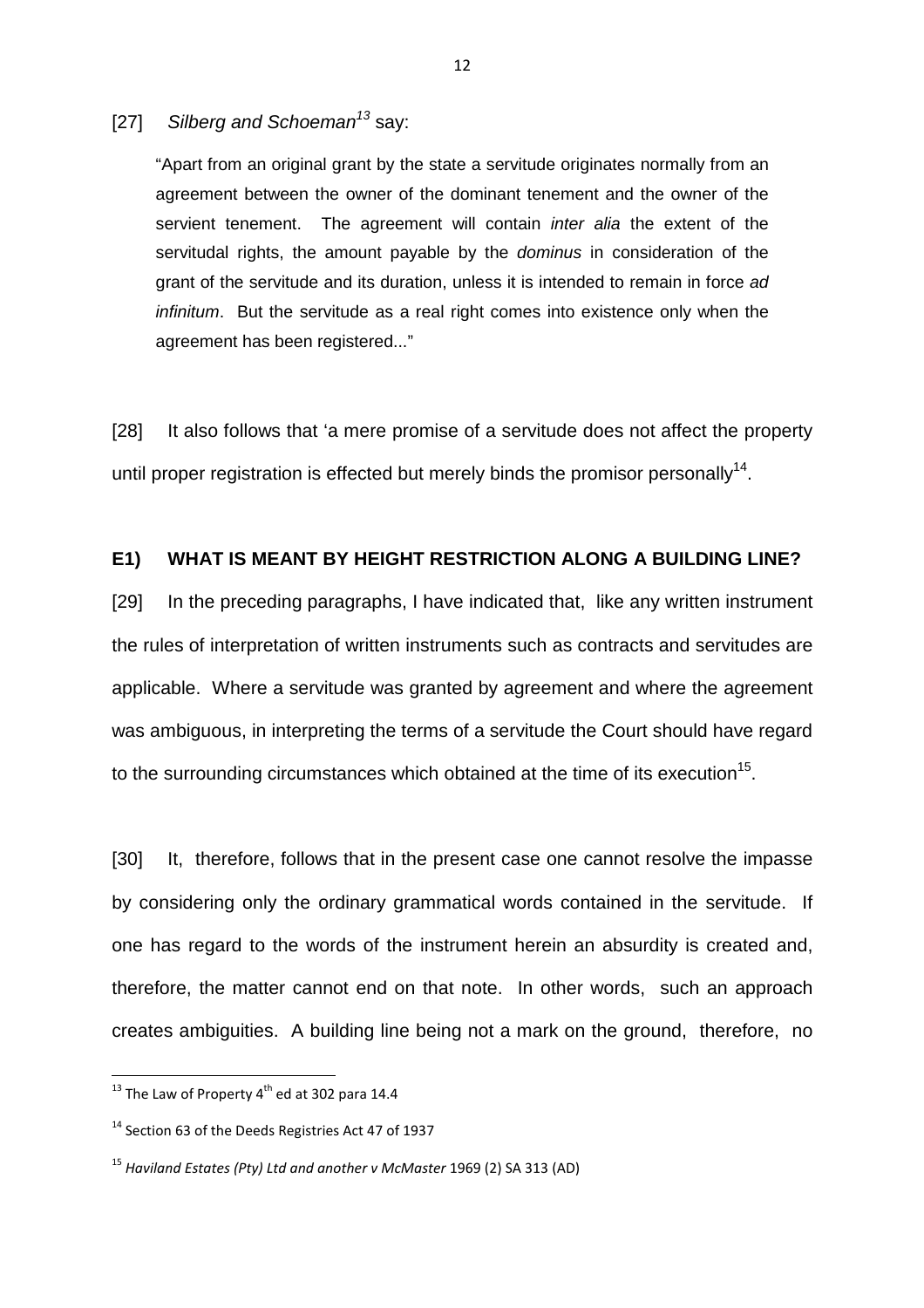height of the building can be measured on an imaginary line. If there was such an intention, in view of the vagueness it has created, the instrument itself should have specifically said so. Therefore, resort to surrounding circumstances is the best consideration.

[31] It is clear from the surrounding circumstances that when the first defendant and the plaintiff signed powers of attorney which had reference back to past diagrams they knew that there was a house already in existence at the time and that there had been an excavation. This was not in 2005 or 2006 but in 2008 and 2009 when the building in question was already existing. It was at that moment that the servitude was created.

[32] Where it is impossible to give a meaning to a condition in a title deed imposing a servitude, recourse may be had to the subsequent conduct of the parties affected by the condition, and its meaning may be determined from this interpretation which the parties had themselves given to it by their subsequent conduct<sup>16</sup>.

[33] As I have already alluded to *supra* I am unable to accede to the submission by Mr Pretorius that in construing the terms of the servitude the Court must restrict itself to the linguistic construction in that the Court has to apply the golden rule of interpretation. In my view, having regard to the surrounding circumstances recourse has to be had to the subsequent conduct of the parties affected by the condition and

<sup>16</sup> *Breed v Van der Bergh and others* 1932 AD 283 – quoted on page 6 of Servitudes by C.G. Hall page 6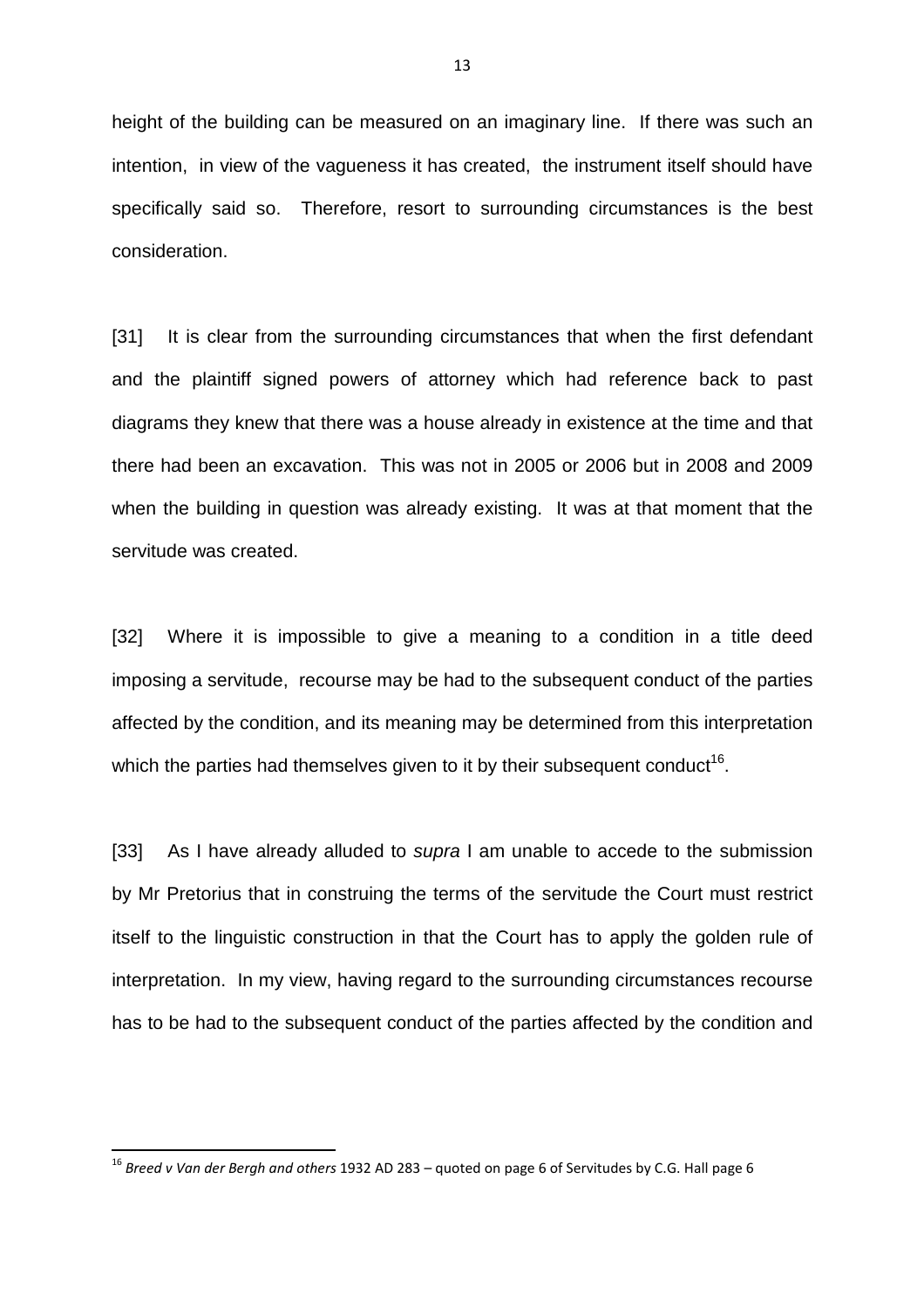its meaning may be determined from this interpretation which the parties had themselves given to it by their subsequent conduct $^{17}$ .

[34] Evidence by the plaintiff and her witness which shows the common intention of the parties is the measurements of the actual height of the building from its base to the top of the roof along the line of the side building line. Given that the natural lay of the building line restriction had already been removed, measurement from the natural line of the land had therefore become difficult if not impossible. I agree with Mr Paterson's submission that the natural, ordinary meaning of the height of a building is from the natural mean ground level of the structure to the top of its roof. In this instance the natural mean ground level is flat and along the building restriction. The same approach was adopted by the Western Cape division<sup>18</sup> wherein the Court defined the mean ground level as the finished level and the definition of the height as being the lowest habitable room or mean ground level in the Cape Town zoning scheme regulations<sup>19</sup>.

[35] In the absence of any definition of the relevant terms such as the building restriction line, definitions offered by decided cases are instructive to our case. In **Muller NO and others v City of Cape Town** supra the concept 'mean ground level' in that case is described in the relevant statute<sup>20</sup> as the average finished level of the surface of the ground immediately abutting the elevational plane of a building or

 $\overline{a}$ 

<sup>17</sup> *Breed v van der Bergh supra* 

<sup>18</sup> *Muller NO and others v City of Cape Town* 2006 (5) SA 415 (CPD) at p 431 per Yekiso J

<sup>19</sup> See footnote 17 *supra* 

<sup>&</sup>lt;sup>20</sup> Section 2 (46 of part I of the Zoning Scheme regulations created by the National Regulations and Building Standard Act 103 of 1977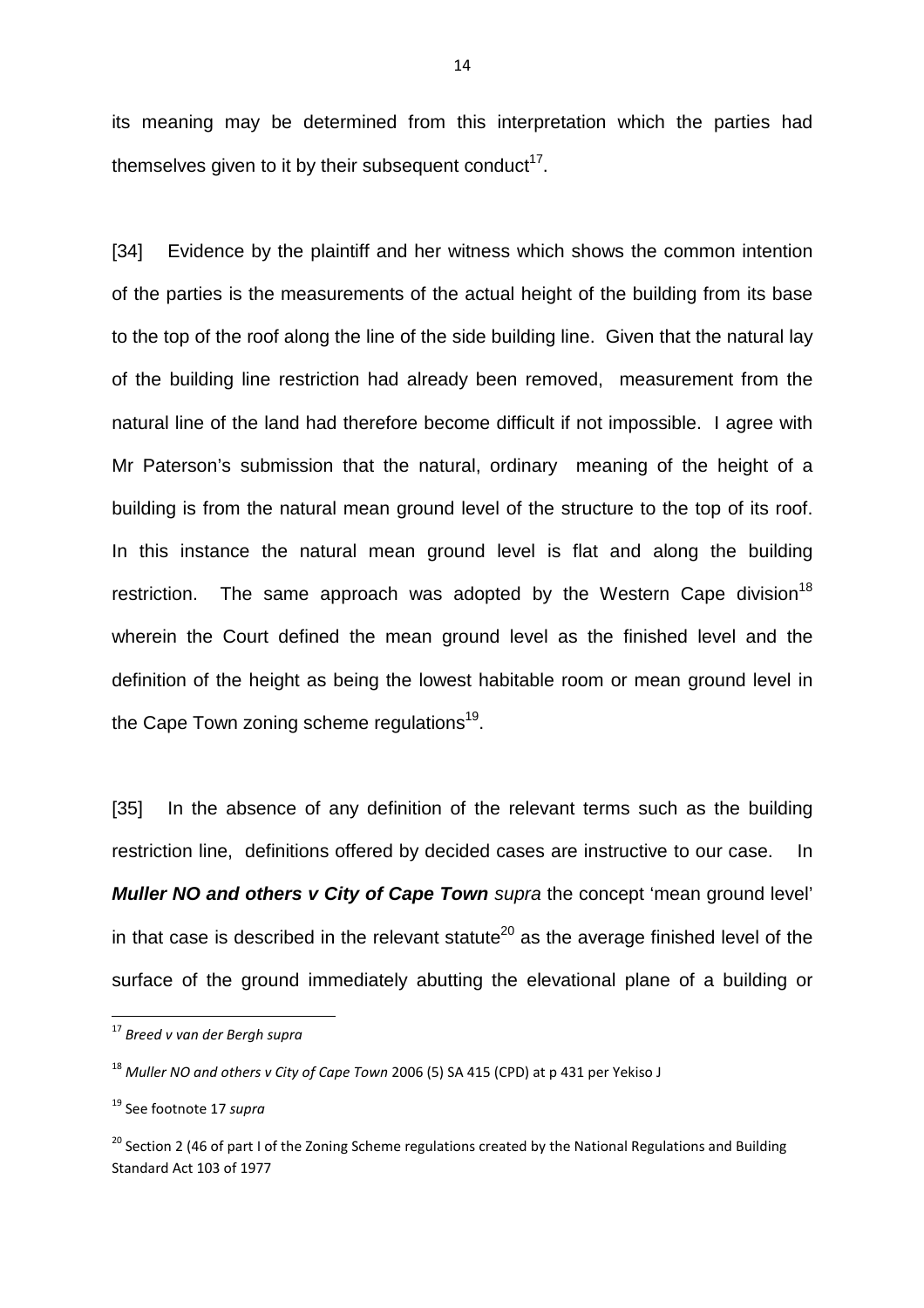proposed building. However, the approach adopted in Muller's case supra can guide me, but cannot assist me in the case in casu where we are dealing not with the Zoning Regulations but a servitude.

[36] It follows that in the present case the servitude should be interpreted as providing a 4 meter height restriction from the finished ground level along the building line. This interpretation is consistent with the evidence of the plaintiff and the land surveyor Mr S Iter. Measurements taken by Mr S Iter clearly prove that the height of the wall exceeds 4 meters by far and in all respects.

[37] Even on the approach suggested by Mr Pretorius, the evidence of Mr S Iter shows clearly that the Trust has exceeded the suggested height restriction though by a shorter margin compared to the position in the approach I have accepted, as suggested by Mr Paterson. In my view, it matters not that the Trust exceeded the height restriction by a mere 500 centimetres such would suffice to amount to a contravention of the terms and requirements of the servitude. According to Mr S Iter from the ground level at AA to the top of the wall the height at cross section BB is 5,49 meters well beyond the 4 meter restriction. Again from the ground floor level at AA to the top of that pitch of the glass roof the height is 6,01 meters.

[38] Mr S Iter has not been shown to have misled the Court and in the absence of any contrary expert evidence from the defendants' side I am bound to accept the evidence of Mr S Iter. In any event his evidence is credible and has assisted the Court in many respects.